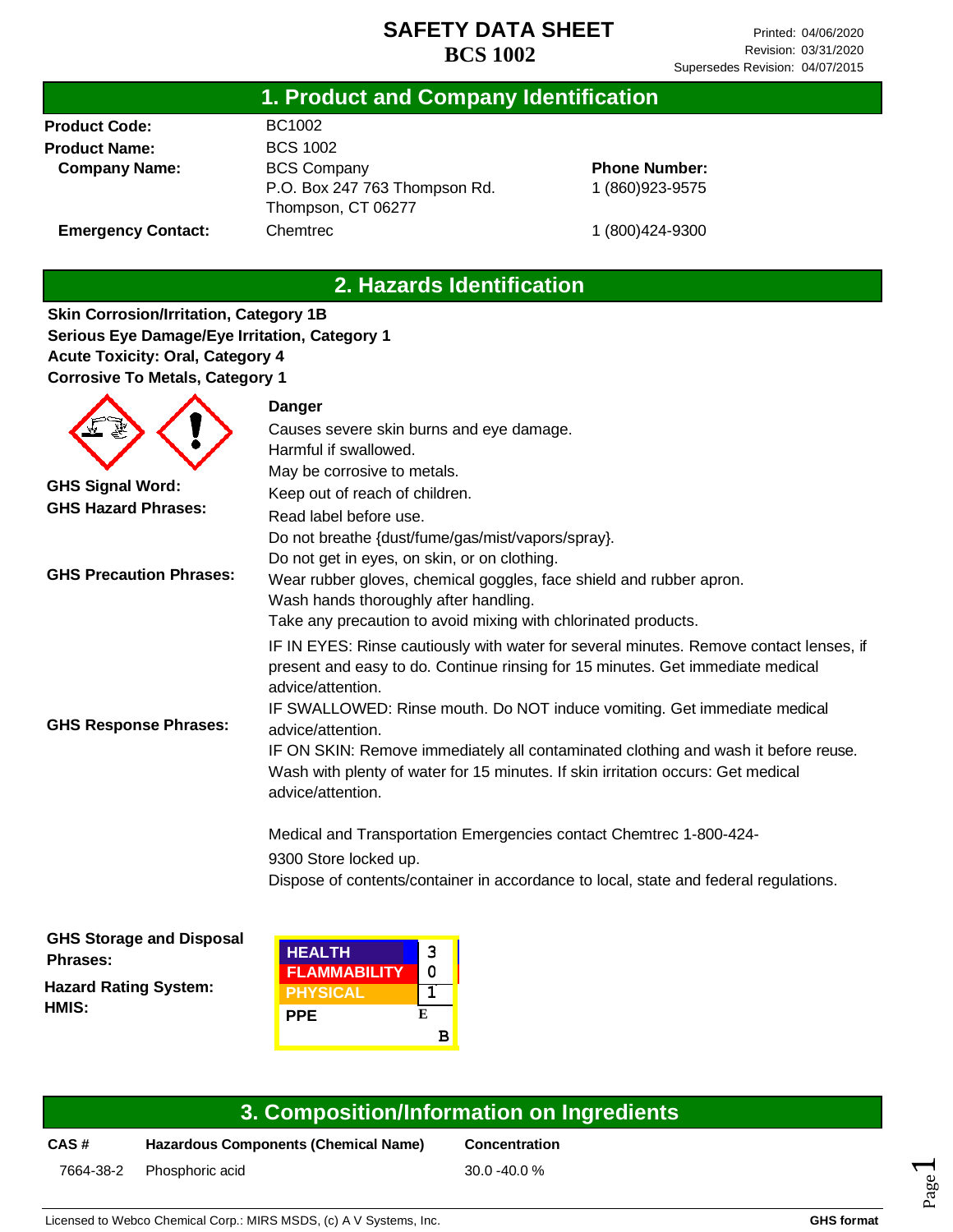| <b>4. First Aid Measures</b>                                                               |                                                                                                                                                                                                                                                                                                                                                                                                                                                                                                                                                                     |  |  |  |  |
|--------------------------------------------------------------------------------------------|---------------------------------------------------------------------------------------------------------------------------------------------------------------------------------------------------------------------------------------------------------------------------------------------------------------------------------------------------------------------------------------------------------------------------------------------------------------------------------------------------------------------------------------------------------------------|--|--|--|--|
| <b>Emergency and First Aid</b><br><b>Procedures:</b>                                       | No data available.                                                                                                                                                                                                                                                                                                                                                                                                                                                                                                                                                  |  |  |  |  |
| In Case of Inhalation:                                                                     | Immediately move victim to fresh air. If experiencing respiratory symptoms: Get<br>immediate medical advice/attention.                                                                                                                                                                                                                                                                                                                                                                                                                                              |  |  |  |  |
| In Case of Skin Contact:                                                                   | Flush thoroughly with fresh, tepid water for 15 minutes. Discard contaminated clothing<br>and footwear or wash before reuse. If skin irritation occurs: Get medical advice/attention.                                                                                                                                                                                                                                                                                                                                                                               |  |  |  |  |
| In Case of Eye Contact:                                                                    | Immediately flush eyes with large amounts of fresh, tepid water for at least 15 minutes.<br>Hold eyelids open to ensure complete irrigation of eye and lid tissues. Tilt head to the<br>side and irrigate the eye from the bridge of the nose to the outside of the face. Keep<br>run-off from entering the other eye, mouth or ear. Washing eye within the first few<br>seconds is essential to achieve maximum effectiveness. Remove contact lenses, if<br>present and easy to do. Continue rinsing. If eye irritation persists, get medical<br>advice/attention. |  |  |  |  |
| In Case of Ingestion:                                                                      | Do not induce vomiting. Rinse mouth with fresh, Tepid water, than immediately drink 4-8<br>oz. or milk or water. Never give anything by mouth to an unconscious person. If<br>vomiting occurs, keep airways open. Keep head lower than hips to prevent aspiration<br>into the lungs. Get medical advice/attention.                                                                                                                                                                                                                                                  |  |  |  |  |
| <b>5. Fire Fighting Measures</b>                                                           |                                                                                                                                                                                                                                                                                                                                                                                                                                                                                                                                                                     |  |  |  |  |
| <b>Flash Pt:</b>                                                                           | No data.                                                                                                                                                                                                                                                                                                                                                                                                                                                                                                                                                            |  |  |  |  |
| <b>Explosive Limits:</b>                                                                   | LEL: No data.<br>UEL: No data.                                                                                                                                                                                                                                                                                                                                                                                                                                                                                                                                      |  |  |  |  |
| <b>Autoignition Pt:</b>                                                                    | No data.                                                                                                                                                                                                                                                                                                                                                                                                                                                                                                                                                            |  |  |  |  |
| Suitable Extinguishing Media: Dry chemical, CO2, sand, earth, water spray or regular foam. |                                                                                                                                                                                                                                                                                                                                                                                                                                                                                                                                                                     |  |  |  |  |
| <b>Fire Fighting Instructions:</b>                                                         | As in any fire, wear a self-contained breathing apparatus in pressure-demand,<br>MSHA/NIOSH (approved or equivalent), and full protective gear.                                                                                                                                                                                                                                                                                                                                                                                                                     |  |  |  |  |
| <b>Flammable Properties and</b><br>Hazards:                                                | No data available.                                                                                                                                                                                                                                                                                                                                                                                                                                                                                                                                                  |  |  |  |  |
|                                                                                            | <b>6 Accidental Delesce Messurge</b>                                                                                                                                                                                                                                                                                                                                                                                                                                                                                                                                |  |  |  |  |

### **6. Accidental Release Measures**

| <b>Protective Precautions,</b>  | Rubber or neoprene gloves, Safety glasses, Wear chemical protective clothing.                |
|---------------------------------|----------------------------------------------------------------------------------------------|
| <b>Protective Equipment and</b> |                                                                                              |
| <b>Emergency Procedures:</b>    |                                                                                              |
| Steps To Be Taken In Case       | Absorb spill with inert material (e.g. dry sand or earth), and dispose of in accordance with |
| <b>Material Is Released Or</b>  | applicable regulations.                                                                      |
| Spilled:                        |                                                                                              |
|                                 |                                                                                              |

# **7. Handling and Storage**

Precautions To Be Taken in For industrial or institutional use only. **Handling:**

**Precautions To Be Taken in** Keep from freezing. Store away from incompatible substances **Storing:**

| 8. Exposure Controls/Personal Protection |                              |                         |                                          |                     |
|------------------------------------------|------------------------------|-------------------------|------------------------------------------|---------------------|
| CAS#                                     | <b>Partial Chemical Name</b> | <b>OSHA TWA</b>         | <b>ACGIH TWA</b>                         | <b>Other Limits</b> |
| 7664-38-2                                | Phosphoric acid              | PEL: $1 \text{ mg/m}$ 3 | TLV: $1 \text{ mg/m}$ 3<br>STEL: 3 mg/m3 | No data.            |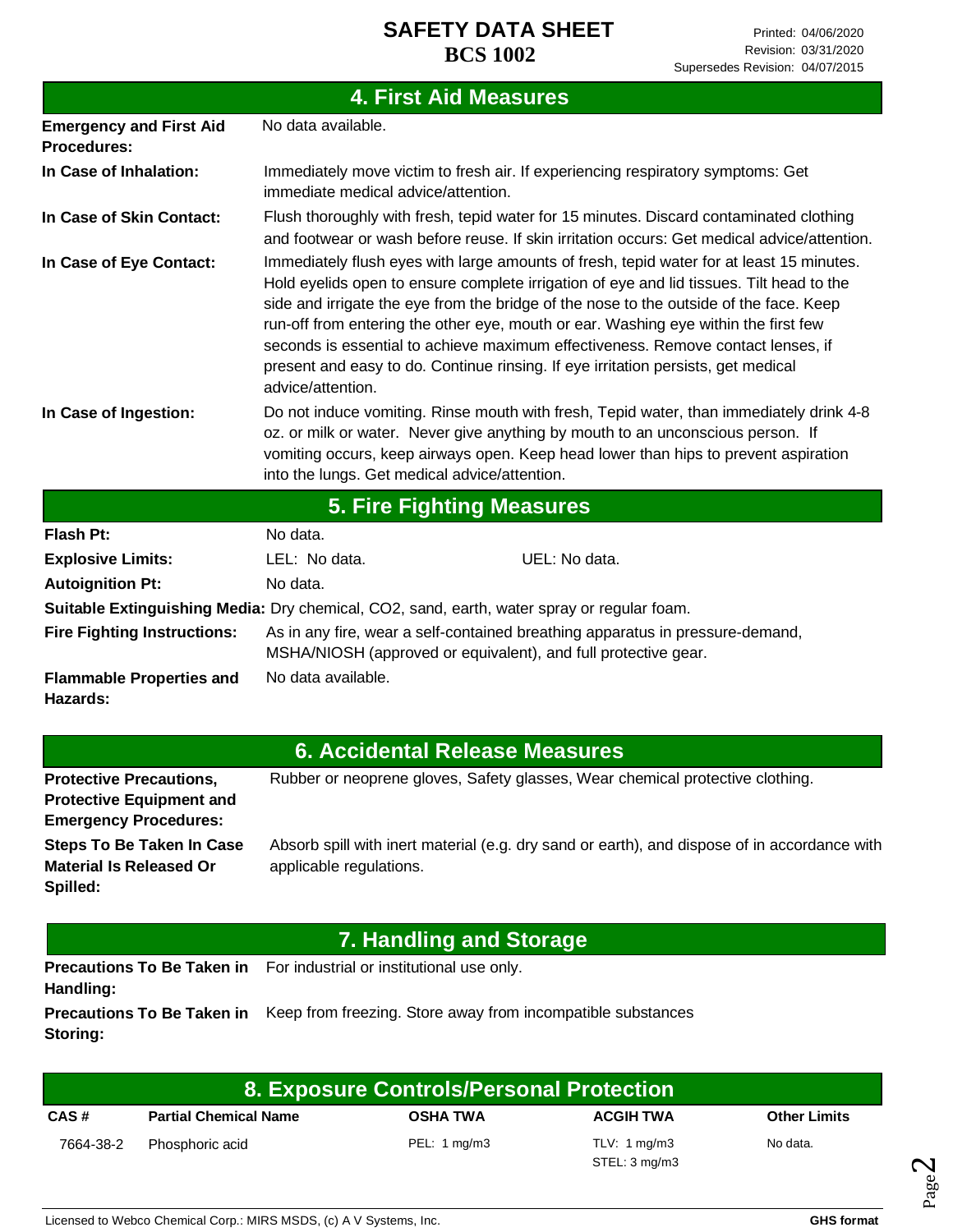Printed: 04/06/2020 Revision: 03/31/2020 Supersedes Revision: 04/07/2015

A respirator is not needed under normal and intended conditions of product use.

**Respiratory Equipment (Specify Type): Eye Protection: Protective Gloves: Other Protective Clothing: Engineering Controls (Ventilation etc.):**

Safety glasses Rubber or neoprene gloves Wear chemical protective clothing. No data available.

| 9. Physical and Chemical Properties           |                                                                                                                       |  |  |  |
|-----------------------------------------------|-----------------------------------------------------------------------------------------------------------------------|--|--|--|
| <b>Physical States:</b>                       | [X] Liquid<br>[ ] Solid<br>$[$ ] Gas                                                                                  |  |  |  |
| <b>Appearance and Odor:</b>                   | Appearance: Clear Colorless Liquid                                                                                    |  |  |  |
|                                               | Odor: No apparent odor.                                                                                               |  |  |  |
| <b>Melting Point:</b>                         | No data.                                                                                                              |  |  |  |
| <b>Boiling Point:</b>                         | No data.                                                                                                              |  |  |  |
| <b>Autoignition Pt:</b>                       | No data.                                                                                                              |  |  |  |
| <b>Flash Pt:</b>                              | No data.                                                                                                              |  |  |  |
| <b>Explosive Limits:</b>                      | LEL: No data.<br>UEL: No data.                                                                                        |  |  |  |
| Specific Gravity (Water = 1): No data.        |                                                                                                                       |  |  |  |
| Vapor Pressure (vs. Air or                    | No data.                                                                                                              |  |  |  |
| $mm Hg$ ):                                    |                                                                                                                       |  |  |  |
| Vapor Density (vs. $Air = 1$ ):               | No data.                                                                                                              |  |  |  |
| <b>Evaporation Rate:</b>                      | No data.                                                                                                              |  |  |  |
| <b>Solubility in Water:</b>                   | 100                                                                                                                   |  |  |  |
| <b>Percent Volatile:</b>                      | No data.                                                                                                              |  |  |  |
|                                               | <b>10. Stability and Reactivity</b>                                                                                   |  |  |  |
| Stability:                                    | Unstable [ ]<br>Stable $[X]$                                                                                          |  |  |  |
| <b>Conditions To Avoid -</b>                  | Avoid handling conditions which may allow for leaks and spills of this material. Do not                               |  |  |  |
| Instability:                                  | permit personnel to handle this product without proper training and/or protective<br>equipment.                       |  |  |  |
|                                               | Incompatibility - Materials To Avoid contact with alkalis and chlorine products. Avoid contact with materials such as |  |  |  |
| Avoid:                                        | aluminum, tin, zinc, and alloys containing these materials                                                            |  |  |  |
| Hazardous Decomposition Or No data available. |                                                                                                                       |  |  |  |
| <b>Byproducts:</b>                            |                                                                                                                       |  |  |  |
| <b>Possibility of Hazardous</b>               | Will occur [ ]<br>Will not occur $[X]$                                                                                |  |  |  |
| <b>Reactions:</b>                             |                                                                                                                       |  |  |  |
| <b>Conditions To Avoid -</b>                  | No data available.                                                                                                    |  |  |  |
| <b>Hazardous Reactions:</b>                   |                                                                                                                       |  |  |  |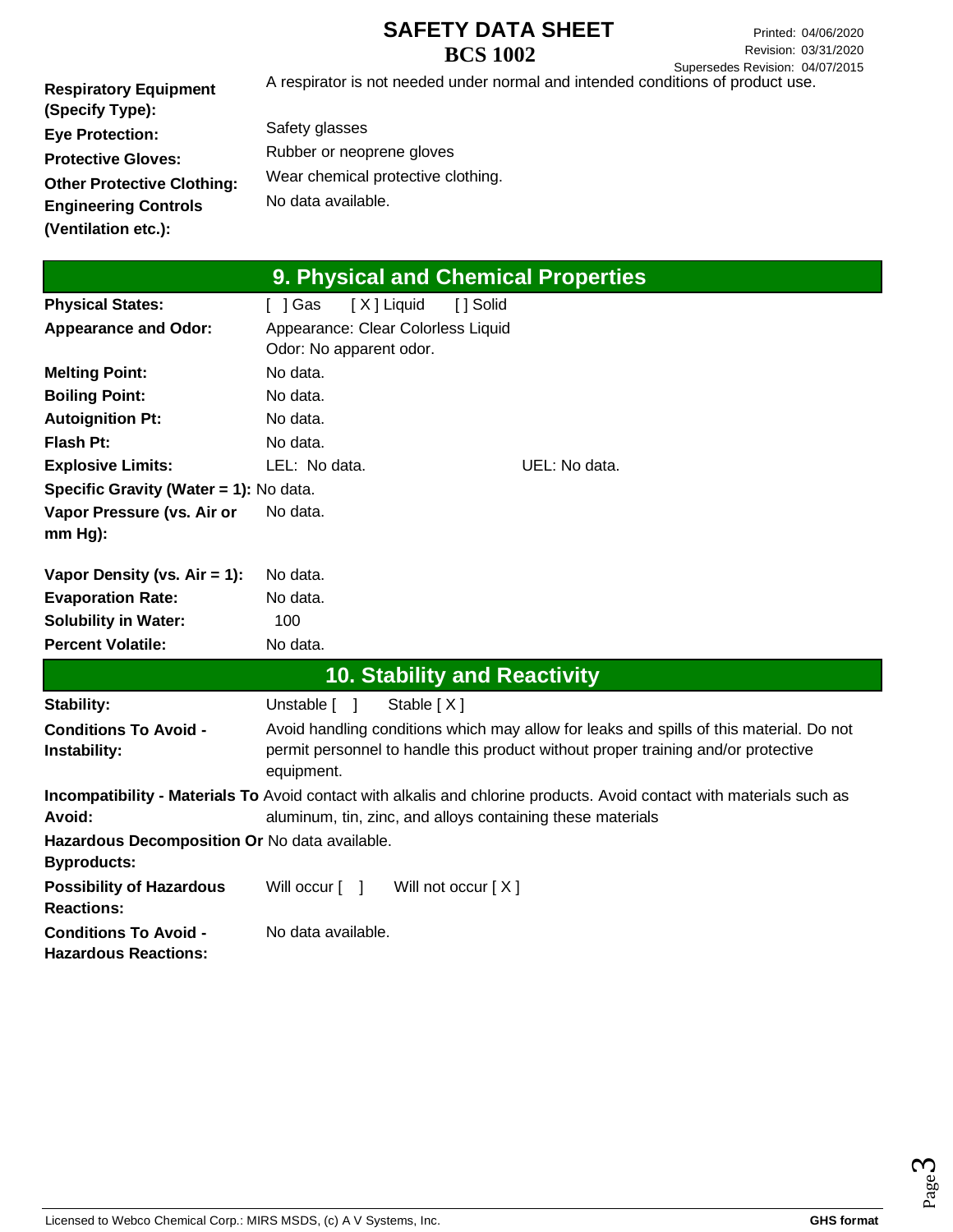| <b>11. Toxicological Information</b>                                                                       |                                                   |                                                                                                                                              |                    |                                 |                                                                                      |  |  |
|------------------------------------------------------------------------------------------------------------|---------------------------------------------------|----------------------------------------------------------------------------------------------------------------------------------------------|--------------------|---------------------------------|--------------------------------------------------------------------------------------|--|--|
| <b>Toxicological Information:</b>                                                                          | Inhalation, Eye contact, Skin contact, ingestion. |                                                                                                                                              |                    |                                 |                                                                                      |  |  |
| <b>Irritation or Corrosion:</b>                                                                            | Eyes:<br>Skin:<br>Ingestion:<br>Inhalation:       | Causes serious eye damage.<br>Causes severe skin irritation.<br>Causes digestive tract burns.<br>May cause nose, throat, and lung irritation |                    |                                 |                                                                                      |  |  |
| <b>Symptoms related to</b>                                                                                 | Eyes:                                             | Redness, Pain, Corrosion.                                                                                                                    |                    |                                 |                                                                                      |  |  |
| <b>Toxicological</b>                                                                                       | Skin:                                             | Redness, Pain, Corrosion.                                                                                                                    |                    |                                 |                                                                                      |  |  |
| <b>Characteristics:</b>                                                                                    | Ingestion:<br>Inhalation:                         | Corrosion, Abdominal pain<br>Respiratory irritation, cough                                                                                   |                    |                                 |                                                                                      |  |  |
| Carcinogenicity:                                                                                           | NTP? No                                           | IARC Monographs? No                                                                                                                          |                    | <b>OSHA Regulated? No</b>       |                                                                                      |  |  |
| <b>12. Ecological Information</b>                                                                          |                                                   |                                                                                                                                              |                    |                                 |                                                                                      |  |  |
| <b>General Ecological</b><br>May be harmful to aquatic life.<br>Information:                               |                                                   |                                                                                                                                              |                    |                                 |                                                                                      |  |  |
|                                                                                                            |                                                   | <b>13. Disposal Considerations</b>                                                                                                           |                    |                                 |                                                                                      |  |  |
| <b>Waste Disposal Method:</b>                                                                              |                                                   |                                                                                                                                              |                    |                                 | Dispose of contents/container in accordance to local, state and federal regulations. |  |  |
|                                                                                                            |                                                   | <b>14. Transport Information</b>                                                                                                             |                    |                                 |                                                                                      |  |  |
| <b>LAND TRANSPORT (US DOT):</b>                                                                            |                                                   |                                                                                                                                              |                    |                                 |                                                                                      |  |  |
| DOT Proper Shipping Name: Corrosive liquids, n.o.s. ()<br><b>DOT Hazard Class:</b><br><b>UN/NA Number:</b> | 8<br><b>UN1760</b>                                | <b>CORROSIVE</b>                                                                                                                             |                    |                                 | III                                                                                  |  |  |
| <b>Packing Group:</b><br>Z<br>CORROSIVE                                                                    |                                                   |                                                                                                                                              |                    |                                 |                                                                                      |  |  |
| AIR TRANSPORT (ICAO/IATA):                                                                                 |                                                   |                                                                                                                                              |                    |                                 |                                                                                      |  |  |
| <b>ICAO/IATA Shipping Name:</b>                                                                            | Not Regulated                                     |                                                                                                                                              |                    |                                 |                                                                                      |  |  |
| <b>15. Regulatory Information</b>                                                                          |                                                   |                                                                                                                                              |                    |                                 |                                                                                      |  |  |
| EPA SARA (Superfund Amendments and Reauthorization Act of 1986) Lists                                      |                                                   |                                                                                                                                              |                    |                                 |                                                                                      |  |  |
| CAS#<br><b>Hazardous Components (Chemical Name)</b><br>7664-38-2<br>Phosphoric acid                        |                                                   |                                                                                                                                              | S. 302 (EHS)<br>No | S. 304 RQ<br><b>Yes 5000 LB</b> | S. 313 (TRI)<br>No                                                                   |  |  |